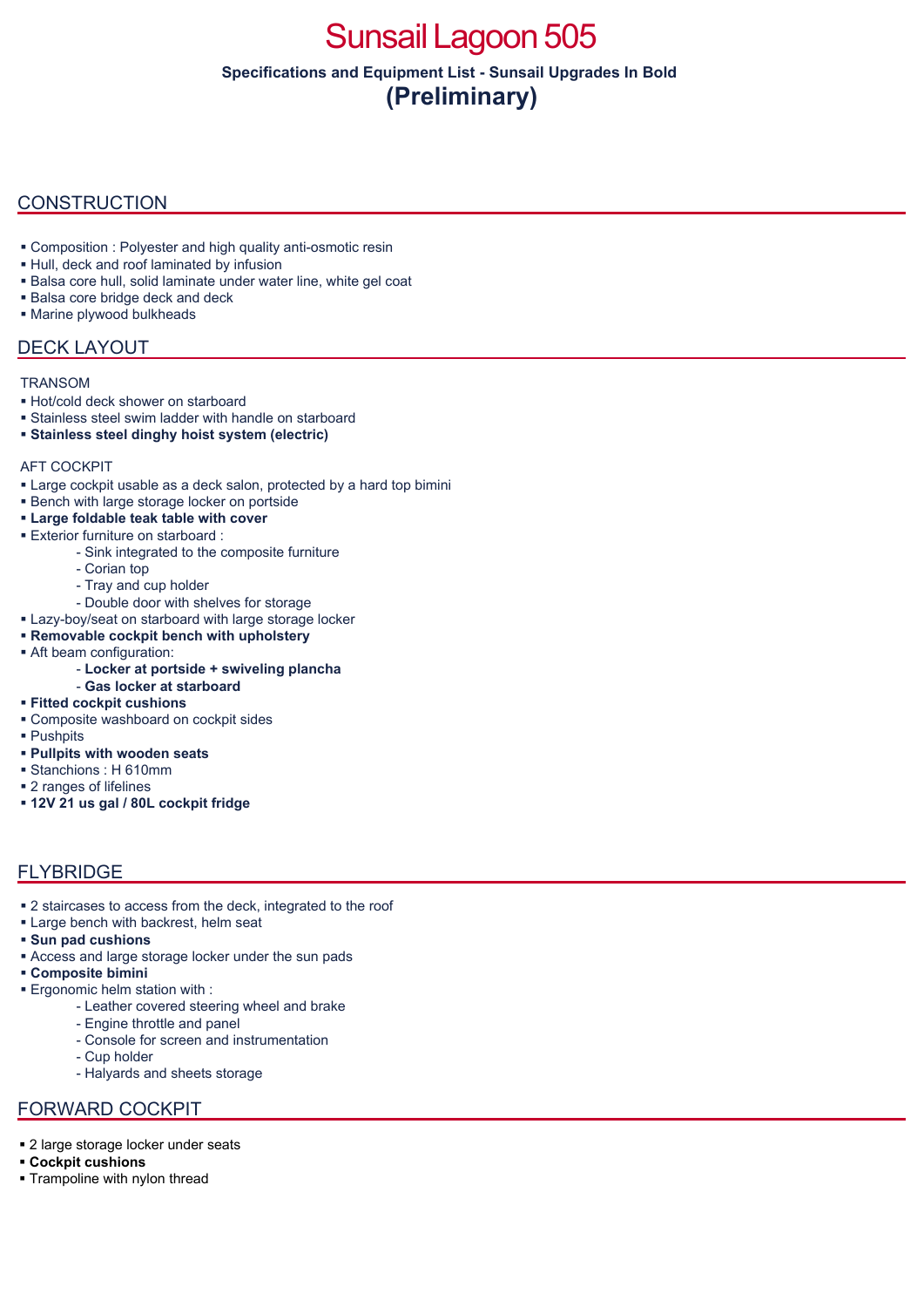### WINDOWS, OPENING AND VENTILATION

- Sliding door
- Deck hatches :
	- Flush deck hatch T10 (quantity 6)
	- Flush deck hatch T44 (quantity 4)
	- Flush deck hatch T60 (quantity 2)
- Hull portholes
	- Side fixe PMMA (quantity 6) with integrated opening porthole (quantity 8)

### BOW LOCKERS

- **Bow lockers with access through flush deck hatches with lock**
- Wooden floor
- Grey painting
- **Lighting**

### FOREPEAK COMPARTMENTS

- **Air conditioned berth in port bow compartment, accessed via ladder with storage and USB socket**
- **Toilet, shower & sink in starboard bow compartment**

### INTERIOR

#### GENERALITIES

- Construction in Alpi Walnut plywood, horizontal grain
- Plywood floor : ROVERE ASBURGO
- Finishing : UV varnish
- Leather/leatherette covered handrail
- Fabric-covered plywood ceiling panels or fiberglass liners in cabins and heads

#### STANDING HEADROOM

- Salon 2.05m
- Cabin 2.00m
- Head 2.00m

#### MATTRESS AND UPHOLSTERY

- Marine mattresses made of multi-layer alveolar foam with several densities (tick.120mm)
- Mattresses treatment: anti-microbial, anti-bacterial, non-allergenic, anti-dustmite
- Standard upholstery as indicated on Lagoon sample book
- Synthetic fabrics adapted to marine environment:
	- Washable (40°C)
	- U.V. resistant
	- Water repellent, with anti-stain treatment
- Blinds and curtains :
	- Pleated fabric curtains for salon
	- Blind model pleated-shade, blackout fabric for cabin
	- Roller blind in waterproof fabric for shower and head

### **SALON**

- Access through sliding door
- **Large sliding roof forward window**
- **Roller blinds**

#### On port

- L-shape galley area with:
- Corian top (WARM GREY)
- Sink with integrated drainrack in the worktop
- Hot/cold mixer tap
- Bottle rack (7 bottles)
- 4-bruner stove, gas
- Gas oven
- Storage under sink :
	- 1-door furniture with shelf
	- 1 cutlery drawer
	- 2 pan-drawer
- **High storage furniture**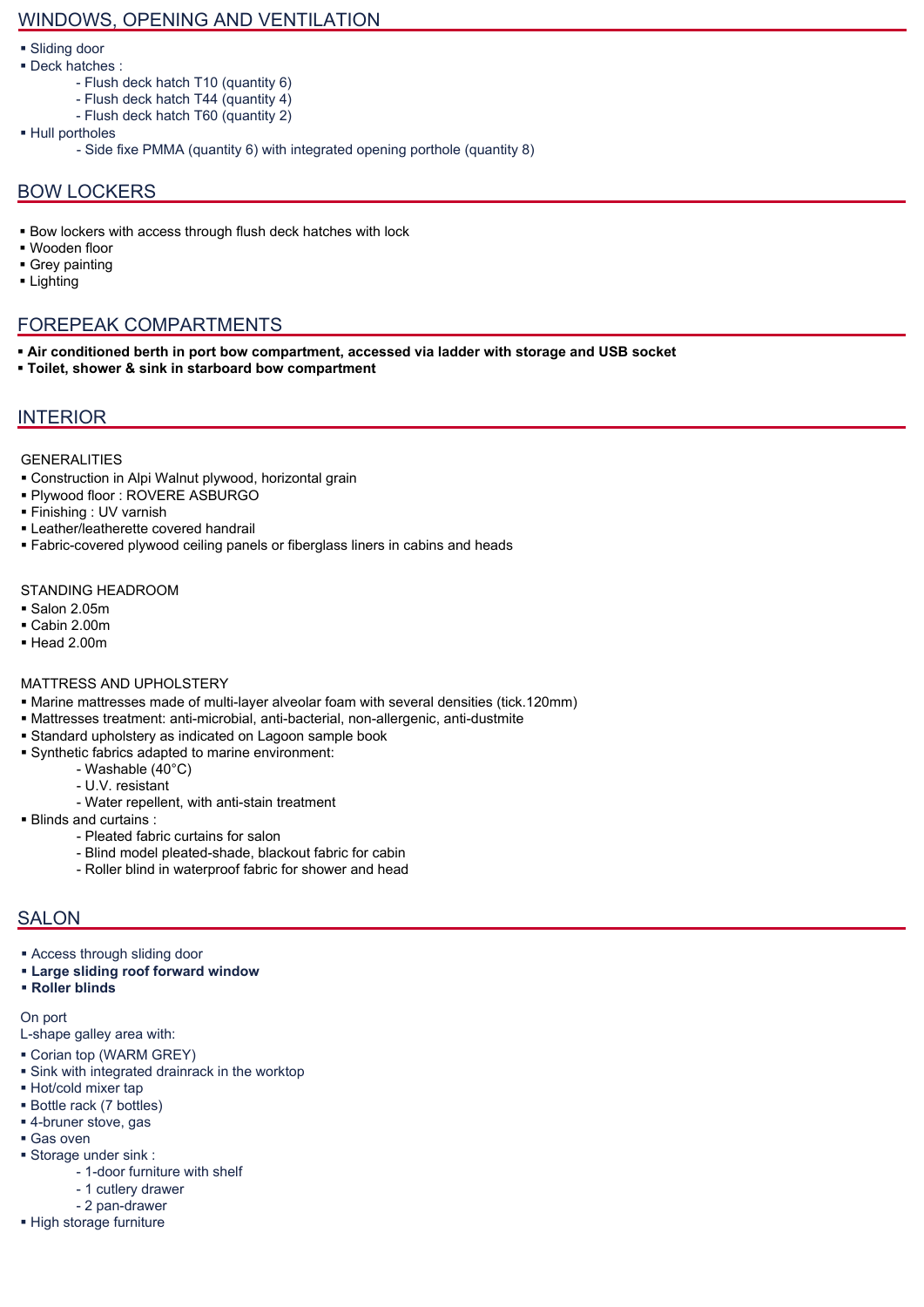## SALON (Cont.)

On starboard

- Corian top (WARM GREY)
- High storage furniture
- **190 L stainless steel drawer fridge**
- **110 L freezer**
- **Additional 110 L freezer in the starboard-side passageway**
- Low storage furniture with 2 shelves behind door
- **Microwave oven with grill**
- CENTRAL FURNITURE
- Back : 1 storage niche + 1 bottle storage niche (6 bottles)
- Port : waste bin
- Starboard : storage behind door
- **Front : top access storage, opening by flap**
- FORWARD AREA
- U-Shape sofa
- **Large wooden table**
- Chart table on starboard

# ÙVŒÜÓUŒÜÖÁPWŠŠ

#### AFT CABIN

- Double bed with lateral access (2.05m x 1.60)
- 2 bedside table + shelf running along the bulkhead, inboard and outboard side
- **1** under bed drawer
- Inboard side :
	- 1 full height furniture with 1 shelf in upper part, 1 wardrobe and 1 shelf in lower part
- Outboard side :
	- 1 bookcase with 3 shelves in upper part + 1 furniture with 1 shelf behind door in lower part
- 1 opening flush deck hatch T44 above the bed
- **1 port hole and window in aft cabins with blind**

#### AFT HEAD

- Corian top (CLAM SHELL)
- **Integrated sink with hot/cold mixer tap**
- High storage furniture with shelf behind sliding door with mirror
- Low storage furniture with shelf behind double door
- Separated shower with Plexiglas door
- Composite shower grating
- Shampoo storage integrated in the composite shower block
- **Fresh water electric head**
- **1** opening flush deck hatch T10
- 1 fixed hull window in bathroom and 1 fixe hull window in PMMA with integrated opening porthole in shower

#### FORWARD CABIN

- Double bed with lateral access (2.05m x 1.50)
- 2 shelves running along the bulkhead, inboard and outboard side
- **1** under bed drawer
- Inboard side:
	- 1 bookcase with 3 shelves
	- 1 storage furniture with :
- **1** full height door with wardrobe
- 1 double door with shelves in upper part + 4 drawers in lowerpart
- Outboard side :
	- 1 full height door with wardrobe in upper part and 2 shelves in lower part
- **1** opening flush deck hatch T44 above the bed
- **1** opening flush deck hatch T10 in the wardrobe area
- **1 fixed hull window in PMMA with integrated opening porthole**

### **Roller blinds**

### FORWARD HEAD

- Corian top (CLAM SHELL)
- Integrated sink with hot/cold mixer tap
- High storage furniture with shelf behind sliding door with mirror
- Low storage furniture with shelf behind double door
- Separated shower with Plexiglas door
- Composite shower grating
- **Shampoo storage integrated in the composite shower block**
- **Fresh water electric head**
- **1** opening flush deck hatch T10
- 1 fixed hull window in bathroom and 1 fixed hull window in PMMA with integrated opening porthole in shower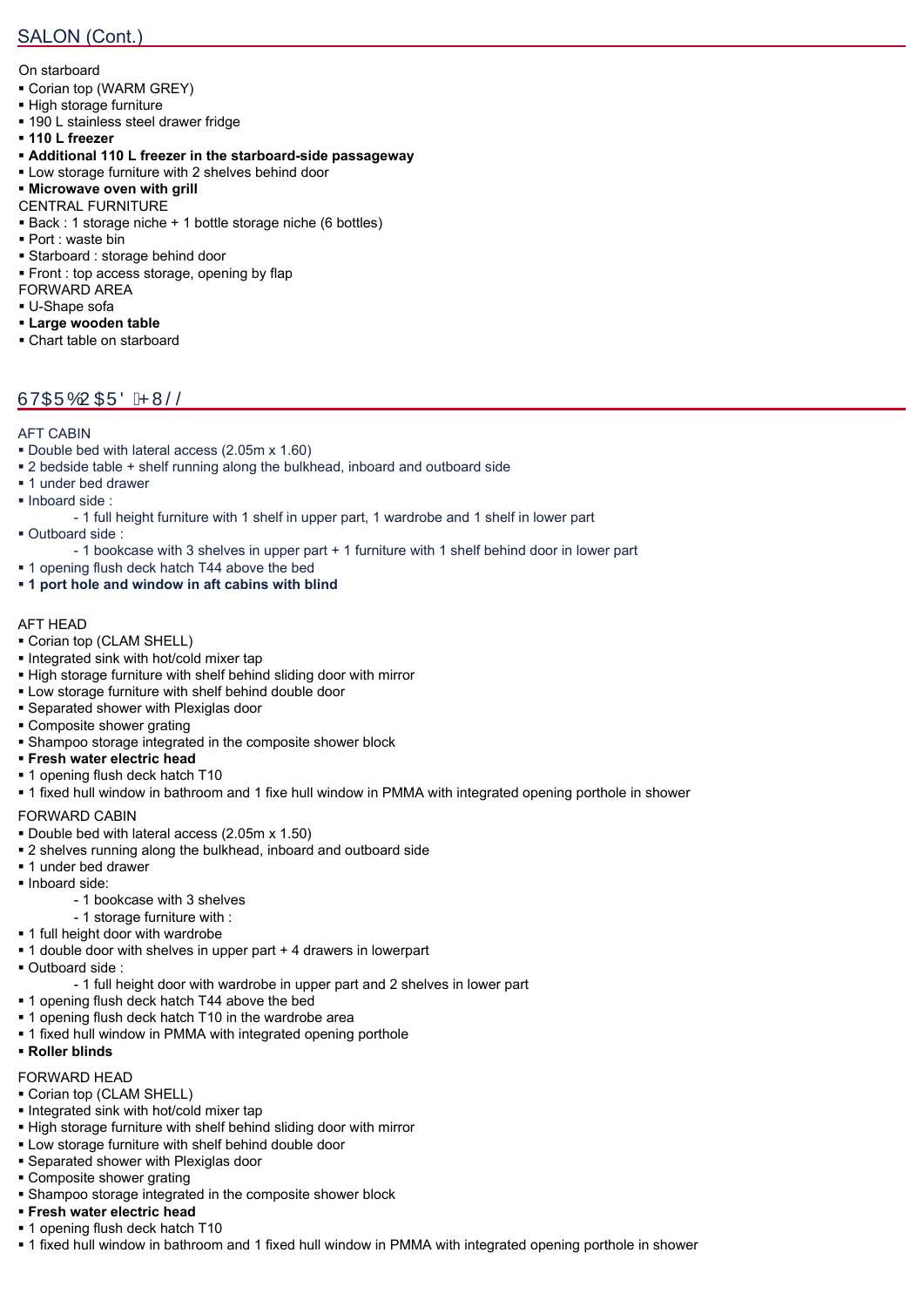### PORT HULL

#### AFT CABIN

- Double bed with lateral access (2.05m x 1.60)
- 2 bedside table + shelf running along the bulkhead, inboard and outboard side
- 1 under bed drawer
- $\blacksquare$  Inboard side :
- 1 full height furniture with 1 shelf in upper part, 1 wardrobe and 1 shelf in lower part Outboard side :
	- 1 bookcase with 3 shelves in upper part + 1 furniture with 1 shelf behind door in lower part
- 1 opening flush deck hatch above the bed
- **Port hole and window in aft cabins with blind**

#### FORWARD CABIN

- Double bed with lateral access (2.05m x 1.50)
- 2 shelves running along the bulkhead, inboard and outboard side
- **1** under bed drawer
- Inboard side :
	- 1 bookcase with 3 shelves
	- 1 storage furniture with :
		- **1** full height door with wardrobe
		- 1 double door with shelves in upper part + 4 drawers in lower part
- Outboard side :

- 1 full height door with wardrobe in upper part and 2 shelves in lower part

- 1 opening flush deck hatch T44 above the bed
- 1 opening flush deck hatch T10 in the wardrobe area
- 1 fixed hull window in PMMA with integrated opening porthole
- **Roller blinds**

#### FORWARD AND AFT BATHROOMS

- Access from companionway through wooden door
- **Composite top with integrated sink**
- **High storage with mirror**
- **Low storage with shelves**
- **Integrated shower with pivoting wall**
- Shampoo storage integrated in the composite shower block
- **Fresh water electric head**
- **1** opening flush deck hatch

#### MIDSHIP CABIN

- Access from companionway through wooden door
- Double bed with lateral access convertible in single bed
- Bedside table
- Storage/wardrobe
- **Storage and shelves**
- Sliding opening window from salon
- Natural ventilation under the platform

#### MIDSHIP HEAD

- Access from companionway through wooden door
- Composite top with integrated sink
- **High storage with mirror**
- **Low storage with shelves**
- Integrated shower with pivoting wall
- Shampoo storage integrated in the composite shower block
- **Fresh water electric head**
- 1 opening flush deck hatch

### SAILS AND RIGGING

#### SAILS

- **1** high roach mainsail in Dacron with battens
- 1 self-tacking jib in Dacron on furler with UV protective band

### RIGGING

- Anodized aluminum mast with mainsail track and ball-bearing
- 2 spreader rig
- Round section pillar, stainless steel mirror polishing
- Anodized aluminum boom
- 2 encased shrouds
- **1** forestay with furler for self-tacking jib
- Adjustable lazy-jacks
- Deck light on the mast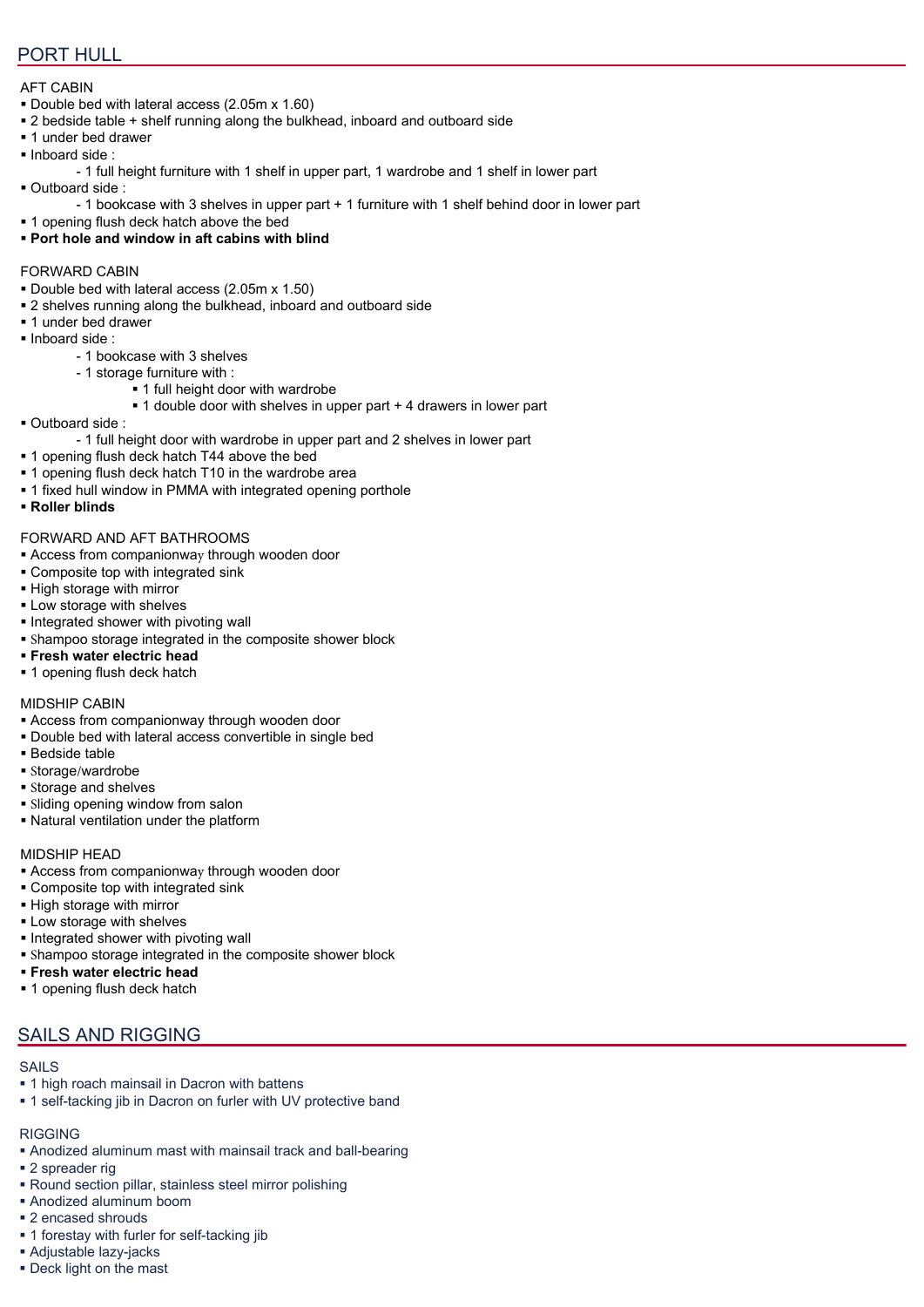#### RIGGING

- Anodized aluminum mast with mainsail track and ball-bearing
- 2 spreader rig
- Round section pillar, stainless steel mirror polishing
- Anodized aluminum boom
- 2 encased shrouds
- 1 forestay with furler for self-tacking jib
- Adjustable lazy-jacks
- Deck light on the mast

#### RUNNING RIGGING

- **1** double purchase spectra mainsail halyard
- **1** spectra self-tacking jib halyard
- **1** mainsail sheet pre-stretched
- 1 self-tacking jib sheet pre-stretched
- **1** boom topping lift
- 3 reefing lines pre-stretched (1st dynema)
- 1 genoa furling line pre-stretched
- 2 mainsail traveler car control lines pre-stretched
- 1 self-tacking jib furler pennant pre-stretched
- **1** mainsail track pennant pre-stretched

### HARDWARE

- **3 electric winches**
- Mainsail track and ball-bearing
- **2** mainsail track rope clutch
- **Track for jib sheet with rope clutch**
- Anodized aluminum cross beam with mooring point for the jib furler and the davit

### MOORING

- Composite longitudinal crossbeam with integrated chain run and mooring cleat
- 8 mooring cleats
- 2000W 12V electrical windlass with vertical axe, in mooring locker, chain 12mm
- Access to windlass and to anchor locker
- **Primary and secondary anchors**

### ENGINE

- **2 diesel engines YANMAR 4JH80 80HP**
- **Engine panel**
- Propeller : 3- blade fixed propeller 18x15
- Sea water filter
- Mechanical engine throttles at the helm station
- Ventilation of the engine compartment : electrical extraction in the aft transom
- Sound-proofing of the engine compartment
- Fuel circuit :
	- 2 aluminum tanks of 2 x 520 liters
	- Fuel filter systems
	- Fuel shut off valve
	- Gauge at the general control panel on touch screen
- Access to engine compartments through hatches with gas strut
- **Fuel shut off valve under the berths of the aft cabins**

### PLUMBING

#### FRESH WATER CIRCUIT

- Fresh water tank : 2 x 240L under floor (gauge at the general control panel on touch screen)
- Fresh water circuit with 1 main water group 36L
- **100L electric water heater**
- **Watermaker (26 us gal / 100L per hour)**

#### GREY WATER

- Shower and washbasin drain to grey water tank and automatic pump
- Cockpit and salon grey water drain directly overboard
- Heads grey water: shower and washbasin grey waters drain to grey water box integrated in the composite shower tray. Dedicated unit pump.

### BLACK WATER

- Black water tank: 2 x 120L, one tank by hull under floor
- Tank drain by electrical pump. Switch and gauge at chart table
- 3-way valve for manual draining in case of breakdown
- Manual sea water WC
- Filler on deck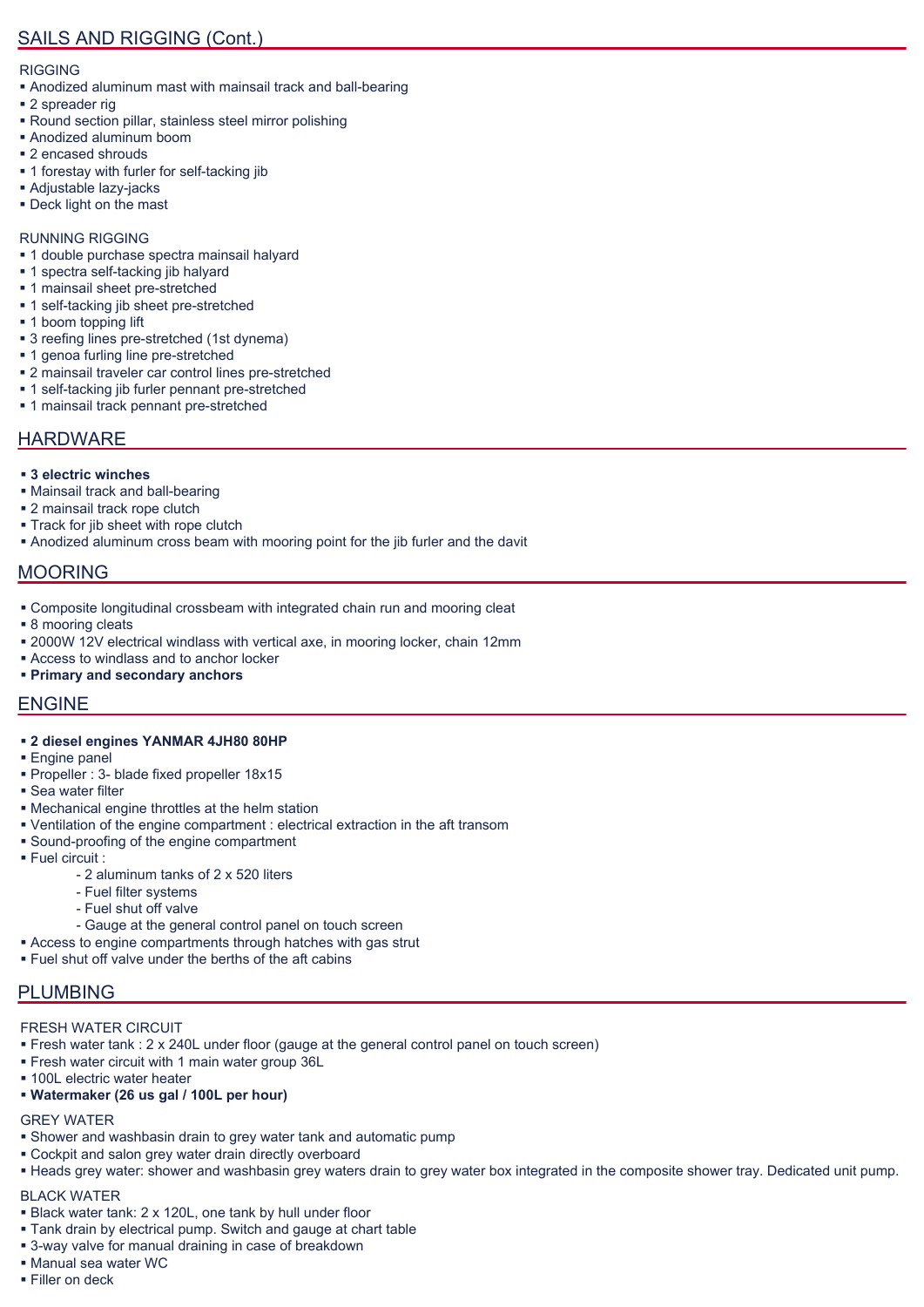- **1** manual bilge pump by hull
	- (Engine compartment and forepeak connection by valve)
	- Location: 1 manual pump on starboard seat + 1 manual pump on port seat
- 1 automatic immersed bilge pump by hull + 1 sensor by sump
	- Bilge pump management at the at the general control panel at chart table
	- Alarm signal at chartable and flybridge

### **ELECTRONICS**

- 12V DC POWER CIRCUIT
- 2 alternators 12V 80A
- 2 start batteries
- **6 Service batteries**
- **AGM batteries in lieu of acid batteries**
- **Battery breaker in the engine compartment (positive break only)** 
	- Double battery breaker board:
		- Starboard: engine battery breaker + Coupling
	- Port: engine battery breaker + service battery breaker
- **60 amp battery charger**
- **2nd 40 amp battery charger**
- General control panel 12V at chart table with circuit breaker protection
- USB sockets 12V included in the electrical panel
- USB sockets 12V at helm station (x2)
- **USB sockets in salon and cabins**
- **Generator**
- **Inverter**

#### **LIGHTING**

- **Exterior lighting LED 12V**
- **Interior lighting LED 12V**
- Navigation lights LED
- **Deck courtesy lights in cockpits, transoms and flybridge**
- **Indirect lighting in cabins and salon**
- **Interior light monitoring at the nav. station**

#### **Underwater lights**

- ENTERTAINMENT
- **Fusion stereo system with speakers in salon, cockpit and fly**
- **Interior lighting LED 12V**
- Navigation lights LED

#### NAVIGATION PACK

- **16" Zeus multifunction display at helm station**
- **2 cameras under flybridge**
- **VHF**
- **2nd VHF handset**
- **Wind, Depth, Speed**
- **Autopilot**

**COMFORT** 

- **Fans in salon and cabins**
- **Reverse cycle air conditioning**

### SAFETY GEAR

- **6 fenders**
- **4 dock lines**
- **8 life jackets**
- **Safety harnesses**
- **Bell**
- **Flare Kit**
- **Binoculars**
- **Navigation tools: Parallel rule, compass, dividers**